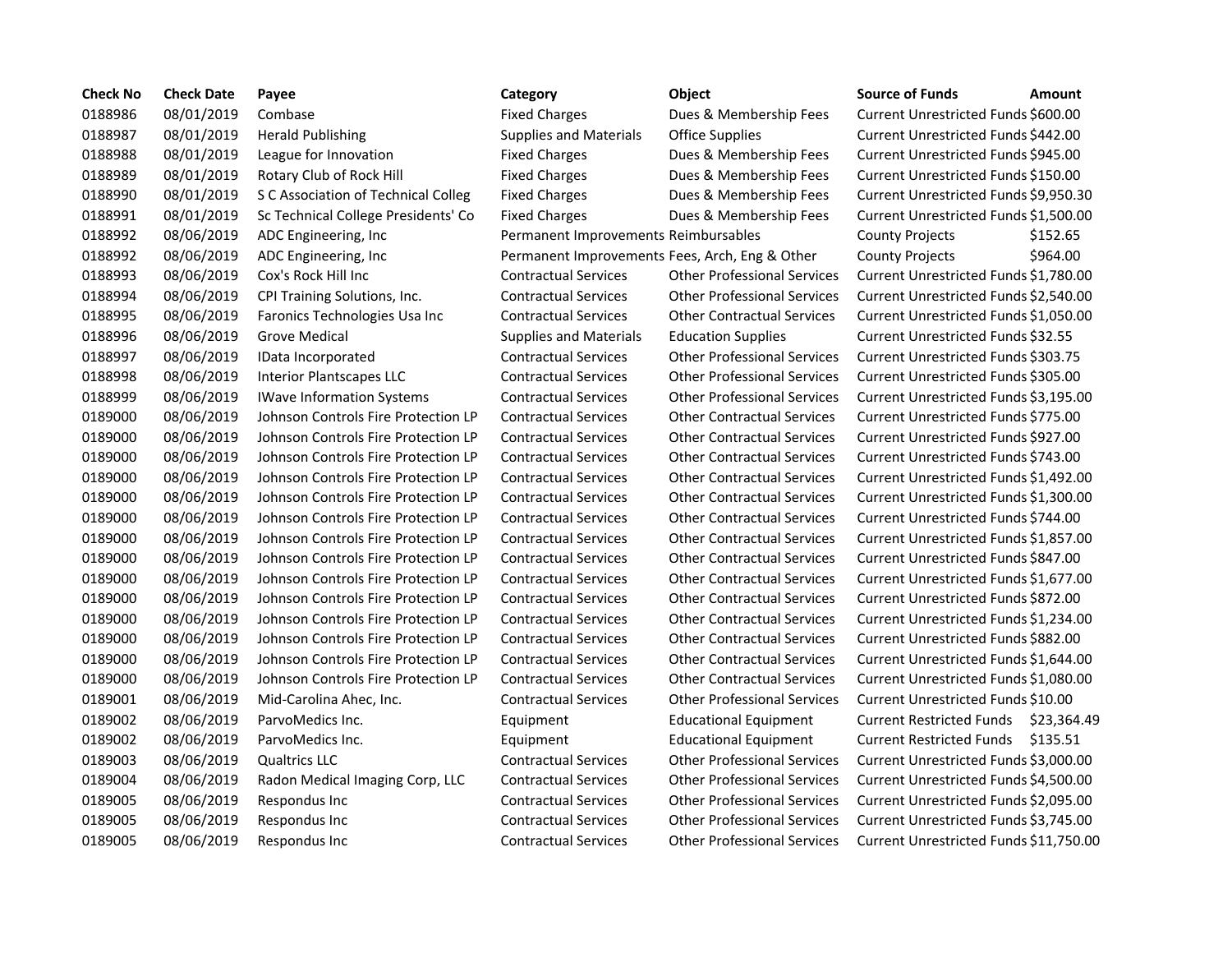| <b>Check No</b> | <b>Check Date</b> | Payee                                               | Category                      | <b>Object</b>                      | <b>Source of Funds</b><br>Amount     |
|-----------------|-------------------|-----------------------------------------------------|-------------------------------|------------------------------------|--------------------------------------|
| 0189006         | 08/06/2019        | Staffmark                                           | <b>Contractual Services</b>   | <b>Other Contractual Services</b>  | Current Unrestricted Funds \$482.90  |
| 0189006         | 08/06/2019        | <b>Staffmark</b>                                    | <b>Contractual Services</b>   | <b>Other Contractual Services</b>  | Current Unrestricted Funds \$1,015.3 |
| 0189006         | 08/06/2019        | Staffmark                                           | <b>Contractual Services</b>   | <b>Other Contractual Services</b>  | Current Unrestricted Funds \$543.40  |
| 0189006         | 08/06/2019        | Staffmark                                           | <b>Contractual Services</b>   | <b>Other Contractual Services</b>  | Current Unrestricted Funds \$543.40  |
| 0189006         | 08/06/2019        | Staffmark                                           | <b>Contractual Services</b>   | <b>Other Contractual Services</b>  | Current Unrestricted Funds \$786.50  |
| 0189007         | 08/06/2019        | <b>Symplicity Corporation</b>                       | <b>Contractual Services</b>   | <b>Other Contractual Services</b>  | Current Unrestricted Funds \$2,269.3 |
| 0189007         | 08/06/2019        | <b>Symplicity Corporation</b>                       | <b>Contractual Services</b>   | <b>Other Contractual Services</b>  | Current Unrestricted Funds \$567.34  |
| 0189008         | 08/06/2019        | TEAM Mechanical, LLC                                | <b>Contractual Services</b>   | <b>Other Professional Services</b> | Current Unrestricted Funds \$237.50  |
| 0189009         | 08/06/2019        | Unified Av Systems                                  | <b>Contractual Services</b>   | <b>Other Professional Services</b> | Current Unrestricted Funds \$1,620.0 |
| 0189010         | 08/06/2019        | United Refrigeration Inc                            | <b>Contractual Services</b>   | <b>General Repair</b>              | Current Unrestricted Funds \$344.30  |
| 0189011         | 08/06/2019        | Chester Metropolitan District                       | <b>Contractual Services</b>   | Utilities                          | Current Unrestricted Funds \$43.99   |
| 0189012         | 08/06/2019        | <b>Community College Business Officers</b>          | <b>Fixed Charges</b>          | Dues & Membership Fees             | Current Unrestricted Funds \$600.00  |
| 0189016         | 08/07/2019        | <b>Charlotte Observer</b>                           | <b>Fixed Charges</b>          | Dues & Membership Fees             | Current Unrestricted Funds \$639.00  |
| 0189017         | 08/07/2019        | Northeast Wisconsin Technical College Fixed Charges |                               | Dues & Membership Fees             | Current Unrestricted Funds \$900.00  |
| 0189018         | 08/07/2019        | <b>Reserve Account</b>                              | Supplies and Materials        | Postage                            | Current Unrestricted Funds \$6,000.0 |
| 0189020         | 08/08/2019        | Boykin and Davis Llc                                | <b>Contractual Services</b>   | <b>Legal Services</b>              | Current Unrestricted Funds \$3,094.3 |
| 0189022         | 08/09/2019        | Cherry Tree, LLC                                    | <b>Fixed Charges</b>          | <b>Rent Non State</b>              | Current Unrestricted Funds \$8,532.5 |
| 0189023         | 08/09/2019        | Sysco Food Services of Charlotte Ll                 | <b>Supplies and Materials</b> | <b>Food Supplies</b>               | Current Unrestricted Funds \$1,308.9 |
| 0189023         | 08/09/2019        | Sysco Food Services of Charlotte Ll                 | <b>Supplies and Materials</b> | <b>Food Supplies</b>               | Current Unrestricted Funds \$1,644.0 |
| 0189023         | 08/09/2019        | Sysco Food Services of Charlotte Ll                 | <b>Supplies and Materials</b> | <b>Food Supplies</b>               | Current Unrestricted Funds \$1,600.6 |
| 0189023         | 08/09/2019        | Sysco Food Services of Charlotte Ll                 | <b>Supplies and Materials</b> | <b>Food Supplies</b>               | Current Unrestricted Funds \$1,194.4 |
| 0189023         | 08/09/2019        | Sysco Food Services of Charlotte Ll                 | <b>Supplies and Materials</b> | <b>Food Supplies</b>               | Current Unrestricted Funds \$90.70   |
| 0189024         | 08/09/2019        | York Technical College Foundation                   | <b>Fixed Charges</b>          | <b>Rent Non State</b>              | Current Unrestricted Funds \$1,607.5 |
| 0189024         | 08/09/2019        | York Technical College Foundation                   | <b>Fixed Charges</b>          | <b>Rent Non State</b>              | Current Unrestricted Funds \$3,082.3 |
| 0189024         | 08/09/2019        | York Technical College Foundation                   | <b>Fixed Charges</b>          | <b>Rent Non State</b>              | Current Unrestricted Funds \$1,666.6 |
| 0189025         | 08/09/2019        | American Assoc of Coll Reg and Adm                  | <b>Fixed Charges</b>          | Dues & Membership Fees             | Current Unrestricted Funds \$1,024.0 |
| 0189026         | 08/09/2019        | Natl Assoc of Student Fin Aid Admin                 | <b>Fixed Charges</b>          | Dues & Membership Fees             | Current Unrestricted Funds \$1,658.0 |
| 0189027         | 08/13/2019        | Carolina Elevator Service Inc                       | <b>Contractual Services</b>   | <b>Other Contractual Services</b>  | Current Unrestricted Funds \$408.83  |
| 0189028         | 08/13/2019        | Cox's Rock Hill Inc                                 | <b>Contractual Services</b>   | <b>Other Professional Services</b> | Current Unrestricted Funds \$540.00  |
| 0189029         | 08/13/2019        | D2L, LTD.                                           | <b>Contractual Services</b>   | <b>Other Professional Services</b> | Current Unrestricted Funds \$4,500.0 |
| 0189030         | 08/13/2019        | Diversified Signs and Graphics                      | <b>Contractual Services</b>   | <b>Other Professional Services</b> | \$100.00<br>Unexpended Plant         |
| 0189031         | 08/13/2019        | Dodson Pest Control                                 | <b>Contractual Services</b>   | <b>Other Contractual Services</b>  | Current Unrestricted Funds \$586.40  |
| 0189032         | 08/13/2019        | Eastern Refrigeration Service, Inc                  | <b>Contractual Services</b>   | <b>Other Professional Services</b> | Current Unrestricted Funds \$547.68  |
| 0189033         | 08/13/2019        | Ellucian Inc                                        | <b>Contractual Services</b>   | <b>Other Professional Services</b> | Current Unrestricted Funds \$-12.06  |
| 0189033         | 08/13/2019        | Ellucian Inc                                        | <b>Contractual Services</b>   | <b>Other Professional Services</b> | Current Unrestricted Funds \$3,613.0 |
| 0189033         | 08/13/2019        | Ellucian Inc                                        | <b>Contractual Services</b>   | <b>Other Professional Services</b> | Current Unrestricted Funds \$5,400.0 |
| 0189033         | 08/13/2019        | Ellucian Inc                                        | <b>Contractual Services</b>   | <b>Other Professional Services</b> | Current Unrestricted Funds \$63,973  |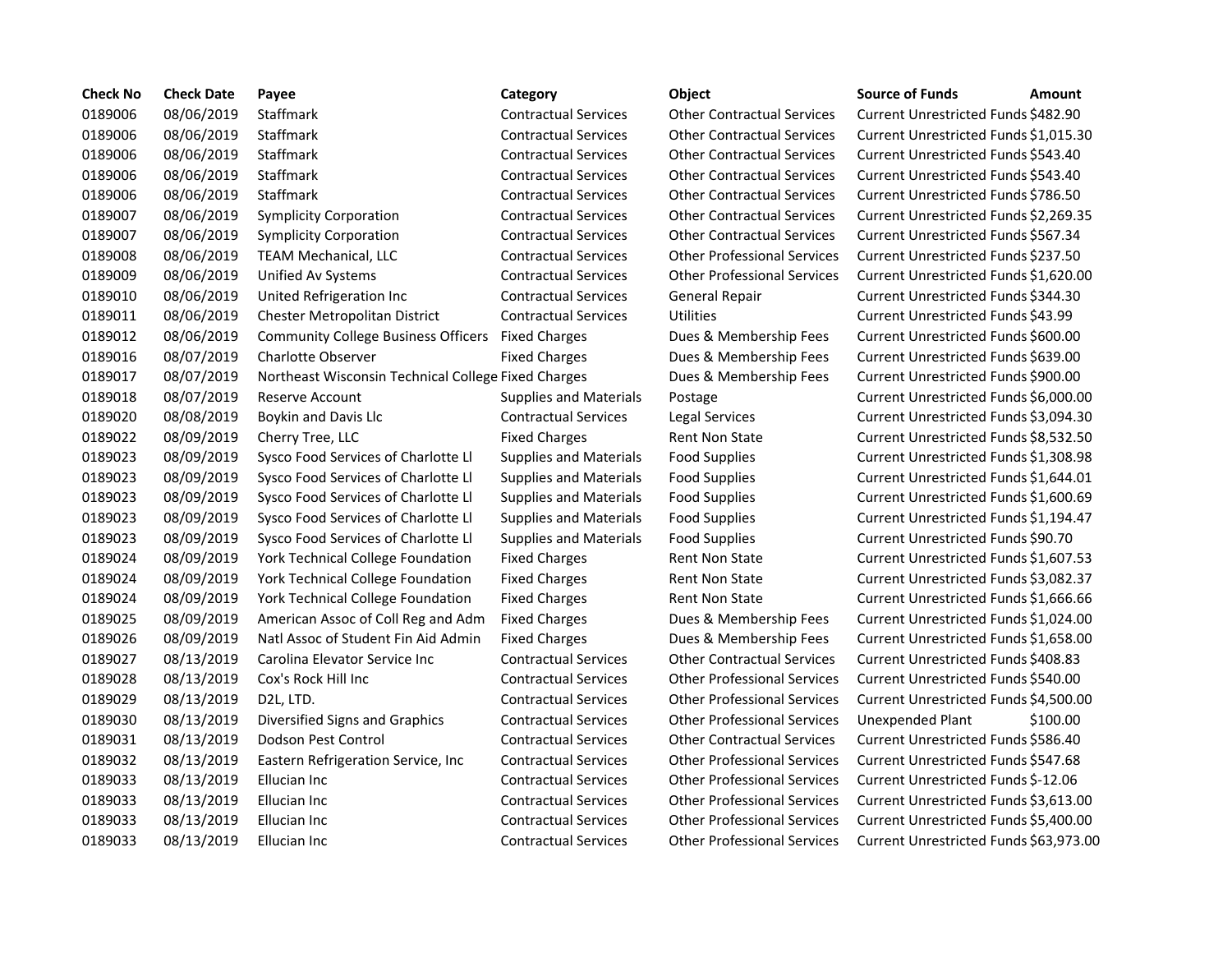| <b>Check No</b> | <b>Check Date</b> | Payee                               | Category                                       | <b>Object</b>                      | <b>Source of Funds</b>                    | <b>Amount</b> |
|-----------------|-------------------|-------------------------------------|------------------------------------------------|------------------------------------|-------------------------------------------|---------------|
| 0189033         | 08/13/2019        | Ellucian Inc                        | <b>Contractual Services</b>                    | <b>Other Professional Services</b> | Current Unrestricted Funds \$52,802.00    |               |
| 0189033         | 08/13/2019        | Ellucian Inc                        | <b>Contractual Services</b>                    | <b>Other Professional Services</b> | Current Unrestricted Funds \$35,377.00    |               |
| 0189033         | 08/13/2019        | Ellucian Inc                        | <b>Contractual Services</b>                    | <b>Other Professional Services</b> | Current Unrestricted Funds \$15,253.00    |               |
| 0189033         | 08/13/2019        | Ellucian Inc                        | <b>Contractual Services</b>                    | <b>Other Professional Services</b> | Current Unrestricted Funds \$48,156.00    |               |
| 0189033         | 08/13/2019        | Ellucian Inc                        | <b>Contractual Services</b>                    | <b>Other Professional Services</b> | Current Unrestricted Funds \$24,449.00    |               |
| 0189033         | 08/13/2019        | Ellucian Inc                        | <b>Contractual Services</b>                    | <b>Other Professional Services</b> | Current Unrestricted Funds \$8,784.00     |               |
| 0189033         | 08/13/2019        | Ellucian Inc                        | <b>Contractual Services</b>                    | <b>Other Professional Services</b> | Current Unrestricted Funds \$2,755.00     |               |
| 0189033         | 08/13/2019        | Ellucian Inc                        | <b>Contractual Services</b>                    | <b>Other Professional Services</b> | Current Unrestricted Funds \$16,375.00    |               |
| 0189033         | 08/13/2019        | Ellucian Inc                        | <b>Contractual Services</b>                    | <b>Other Professional Services</b> | Current Unrestricted Funds \$4,409.00     |               |
| 0189033         | 08/13/2019        | Ellucian Inc                        | <b>Contractual Services</b>                    | <b>Other Professional Services</b> | Current Unrestricted Funds \$12,060.00    |               |
| 0189033         | 08/13/2019        | Ellucian Inc                        | <b>Contractual Services</b>                    | <b>Other Professional Services</b> | Current Unrestricted Funds \$2,195.00     |               |
| 0189033         | 08/13/2019        | Ellucian Inc                        | <b>Contractual Services</b>                    | <b>Other Professional Services</b> | Current Unrestricted Funds \$3,050.00     |               |
| 0189033         | 08/13/2019        | Ellucian Inc                        | <b>Contractual Services</b>                    | <b>Other Professional Services</b> | Current Unrestricted Funds \$12,341.00    |               |
| 0189033         | 08/13/2019        | Ellucian Inc                        | <b>Contractual Services</b>                    | <b>Other Professional Services</b> | Current Unrestricted Funds \$50,400.00    |               |
| 0189033         | 08/13/2019        | Ellucian Inc                        | <b>Contractual Services</b>                    | <b>Other Professional Services</b> | Current Unrestricted Funds \$3,240.00     |               |
| 0189033         | 08/13/2019        | Ellucian Inc                        | <b>Contractual Services</b>                    | <b>Other Professional Services</b> | Current Unrestricted Funds \$8,100.00     |               |
| 0189034         | 08/13/2019        | Graybar Electric Co                 | <b>Contractual Services</b>                    | <b>General Repair</b>              | Current Unrestricted Funds \$102.08       |               |
| 0189034         | 08/13/2019        | Graybar Electric Co                 | <b>Contractual Services</b>                    | <b>General Repair</b>              | <b>Current Unrestricted Funds \$27.39</b> |               |
| 0189035         | 08/13/2019        | Angela L. Masters                   | <b>Contractual Services</b>                    | <b>Other Professional Services</b> | Current Unrestricted Funds \$750.00       |               |
| 0189036         | 08/13/2019        | Nikon Instruments Inc               | <b>Supplies and Materials</b>                  | <b>Education Supplies</b>          | <b>Current Restricted Funds</b>           | \$6,232.59    |
| 0189036         | 08/13/2019        | Nikon Instruments Inc               | <b>Supplies and Materials</b>                  | <b>Education Supplies</b>          | <b>Current Restricted Funds</b>           | \$25.11       |
| 0189037         | 08/13/2019        | <b>Office Environments</b>          | <b>Contractual Services</b>                    | <b>Other Professional Services</b> | <b>Unexpended Plant</b>                   | \$4,480.00    |
| 0189038         | 08/13/2019        | OnLine Learning Consortium Inc      | <b>Contractual Services</b>                    | <b>Other Professional Services</b> | <b>Current Restricted Funds</b>           | \$10,000.00   |
| 0189038         | 08/13/2019        | OnLine Learning Consortium Inc      | <b>Contractual Services</b>                    | <b>Other Professional Services</b> | Current Unrestricted Funds \$5,000.00     |               |
| 0189039         | 08/13/2019        | RCI of SC Inc.                      | Permanent Improvements Reimbursables           |                                    | Unexpended Plant                          | \$107.00      |
| 0189039         | 08/13/2019        | RCI of SC Inc.                      | Permanent Improvements Fees, Arch, Eng & Other |                                    | Unexpended Plant                          | \$580.00      |
| 0189040         | 08/13/2019        | <b>SKC Communications</b>           | <b>Supplies and Materials</b>                  | <b>Education Supplies</b>          | Current Unrestricted Funds \$3,694.88     |               |
| 0189040         | 08/13/2019        | <b>SKC Communications</b>           | <b>Supplies and Materials</b>                  | <b>Education Supplies</b>          | Current Unrestricted Funds \$943.44       |               |
| 0189040         | 08/13/2019        | <b>SKC Communications</b>           | <b>Supplies and Materials</b>                  | <b>Education Supplies</b>          | Current Unrestricted Funds \$114.74       |               |
| 0189041         | 08/13/2019        | Southeastern Chapter National Safet | <b>Supplies and Materials</b>                  | <b>Education Supplies</b>          | Current Unrestricted Funds \$65.00        |               |
| 0189042         | 08/13/2019        | United Refrigeration Inc            | <b>Contractual Services</b>                    | <b>General Repair</b>              | Current Unrestricted Funds \$331.66       |               |
| 0189042         | 08/13/2019        | United Refrigeration Inc            | <b>Contractual Services</b>                    | <b>General Repair</b>              | Current Unrestricted Funds \$106.85       |               |
| 0189044         | 08/14/2019        | Beam Construction Company, Inc.     | Permanent Improvements Renov of Build & Add    |                                    | Unexpended Plant                          | \$193,174.61  |
| 0189044         | 08/14/2019        | Beam Construction Company, Inc.     | Permanent Improvements Renov of Build & Add    |                                    | Unexpended Plant                          | \$96,587.31   |
| 0189046         | 08/19/2019        | Jack L. Anthony, JR                 | <b>Contractual Services</b>                    | <b>Other Professional Services</b> | Current Unrestricted Funds \$3,500.00     |               |
| 0189047         | 08/19/2019        | <b>Best Rent A Car</b>              | Travel                                         | Travel                             | Current Unrestricted Funds \$39.59        |               |
| 0189048         | 08/19/2019        | Catalyst                            | <b>Contractual Services</b>                    | <b>Other Professional Services</b> | Current Restricted Funds \$68,080.00      |               |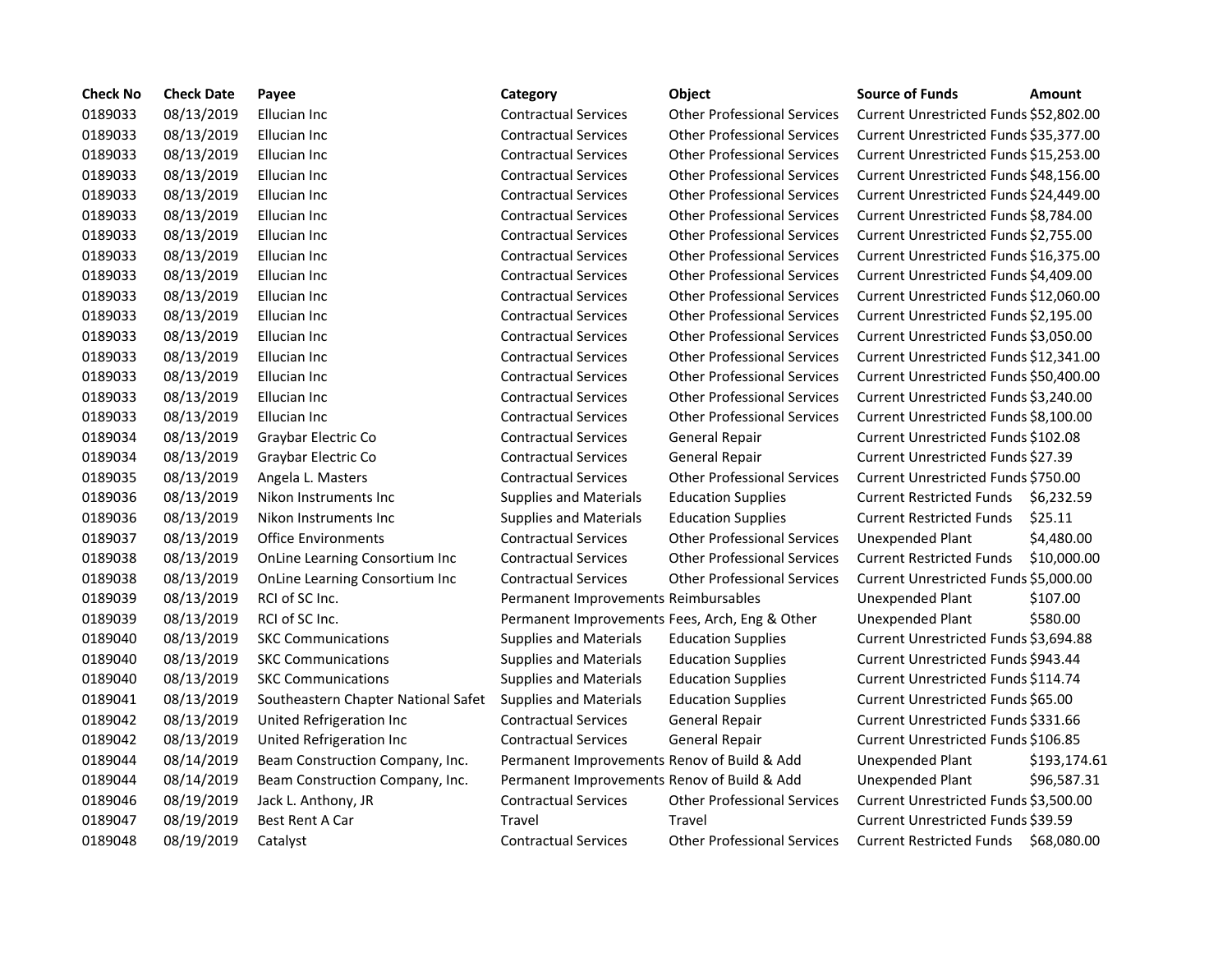| <b>Check No</b> | <b>Check Date</b> | Payee                               | Category                      | Object                                                             | <b>Source of Funds</b>               | Amount   |
|-----------------|-------------------|-------------------------------------|-------------------------------|--------------------------------------------------------------------|--------------------------------------|----------|
| 0189049         | 08/19/2019        | Graybar Electric Co                 | <b>Contractual Services</b>   | General Repair                                                     | Current Unrestricted Funds \$157.50  |          |
| 0189050         | 08/19/2019        | The Hartford                        | <b>Fixed Charges</b>          | Insurance Non-State                                                | Current Unrestricted Funds \$7,168.0 |          |
| 0189051         | 08/19/2019        | Lowes Home Centers                  | <b>Contractual Services</b>   | General Repair                                                     | Current Unrestricted Funds \$216.76  |          |
| 0189051         | 08/19/2019        | Lowes Home Centers                  | <b>Contractual Services</b>   | General Repair                                                     | Current Unrestricted Funds \$318.21  |          |
| 0189051         | 08/19/2019        | Lowes Home Centers                  | <b>Contractual Services</b>   | General Repair                                                     | Current Unrestricted Funds \$120.08  |          |
| 0189052         | 08/19/2019        | <b>Porter Paints</b>                | <b>Contractual Services</b>   | <b>General Repair</b>                                              | Current Unrestricted Funds \$45.79   |          |
| 0189052         | 08/19/2019        | <b>Porter Paints</b>                | <b>Contractual Services</b>   | <b>General Repair</b>                                              | Current Unrestricted Funds \$290.95  |          |
| 0189053         | 08/19/2019        | <b>Record Storage Systems</b>       | <b>Contractual Services</b>   | Data Processing Serv                                               | Current Unrestricted Funds \$146.96  |          |
| 0189054         | 08/19/2019        | Sign Techniques                     | <b>Contractual Services</b>   | <b>Other Professional Services</b>                                 | Current Unrestricted Funds \$132.68  |          |
| 0189064         | 08/19/2019        | <b>Bank of America</b>              | <b>Current Liabilities</b>    | A/P Bank of America                                                | Current Unrestricted Funds \$161,58  |          |
| 0189064         | 08/19/2019        | <b>Bank of America</b>              | <b>Current Liabilities</b>    | Sales Tax Payable U7                                               | Current Unrestricted Funds \$2,115.9 |          |
| 0189065         | 08/19/2019        | Chester Metropolitan District       | <b>Contractual Services</b>   | <b>Utilities</b>                                                   | Current Unrestricted Funds \$814.03  |          |
| 0189066         | 08/21/2019        | <b>Education Advisory Board</b>     | <b>Miscellaneous</b>          | Contingencies                                                      | Current Unrestricted Funds \$2,073.0 |          |
| 0189066         | 08/21/2019        | <b>Education Advisory Board</b>     | Miscellaneous                 | Contingencies                                                      | Current Unrestricted Funds \$17,927  |          |
| 0189067         | 08/22/2019        | American Airlines, Inc.             | Travel                        | Out of State Air Trans                                             | Current Unrestricted Funds \$425.74  |          |
| 0189067         | 08/22/2019        | American Airlines, Inc.             | Travel                        | Out of State Lodging                                               | Current Unrestricted Funds \$15.00   |          |
| 0189070         | 08/22/2019        | NurseTim, Inc.                      | <b>Fixed Charges</b>          | Dues & Membership Fees                                             | Current Unrestricted Funds \$749.00  |          |
| 0189072         | 08/22/2019        | S C Dept of L L R Real Estate Comm. | <b>Contractual Services</b>   | <b>Other Professional Services</b>                                 | Current Unrestricted Funds \$500.00  |          |
| 0189073         | 08/22/2019        | Sctcs Cdo Peer Group                | <b>Fixed Charges</b>          | Dues & Membership Fees                                             | Current Unrestricted Funds \$50.00   |          |
| 0189075         | 08/22/2019        | Valencia Community College          | Travel                        | Out of State Registration Fees Current Unrestricted Funds \$610.00 |                                      |          |
| 0189075         | 08/22/2019        | Valencia Community College          | Travel                        | Out of State Registration Fees Current Unrestricted Funds \$610.00 |                                      |          |
| 0189075         | 08/22/2019        | Valencia Community College          | Travel                        | Out of State Registration Fees Current Unrestricted Funds \$610.00 |                                      |          |
| 0189075         | 08/22/2019        | Valencia Community College          | Travel                        | Out of State Registration Fees Current Unrestricted Funds \$610.00 |                                      |          |
| 0189076         | 08/26/2019        | Peoples First Insurance             | <b>Contractual Services</b>   | <b>Other Professional Services</b>                                 | Current Unrestricted Funds \$673.10  |          |
| 0189076         | 08/26/2019        | Peoples First Insurance             | <b>Contractual Services</b>   | <b>Other Professional Services</b>                                 | Current Unrestricted Funds \$0.00    |          |
| 0189077         | 08/27/2019        | Adams Outdoor Advertising of Nc     | <b>Contractual Services</b>   | Advertising                                                        | Current Unrestricted Funds \$1,500.0 |          |
| 0189077         | 08/27/2019        | Adams Outdoor Advertising of Nc     | <b>Contractual Services</b>   | Advertising                                                        | Current Unrestricted Funds \$1,999.8 |          |
| 0189078         | 08/27/2019        | Airgas Usa, Llc                     | Equipment                     | <b>Educational Equipment</b>                                       | <b>Current Restricted Funds</b>      | \$32,774 |
| 0189079         | 08/27/2019        | ArborVision Tree Care LLC           | <b>Contractual Services</b>   | <b>Other Professional Services</b>                                 | Current Unrestricted Funds \$150.00  |          |
| 0189080         | 08/27/2019        | <b>Bliss Products and Service</b>   | <b>Contractual Services</b>   | <b>Other Professional Services</b>                                 | <b>Current Restricted Funds</b>      | \$41,176 |
| 0189081         | 08/27/2019        | <b>Canon Solutions America Inc.</b> | <b>Fixed Charges</b>          | <b>Rental Other</b>                                                | Current Unrestricted Funds \$55.52   |          |
| 0189082         | 08/27/2019        | City of Rock Hill                   | <b>Supplies and Materials</b> | Fuel                                                               | Current Unrestricted Funds \$870.42  |          |
| 0189082         | 08/27/2019        | City of Rock Hill                   | <b>Supplies and Materials</b> | Fuel                                                               | Current Unrestricted Funds \$669.28  |          |
| 0189083         | 08/27/2019        | Data Network Solutions Inc          | <b>Contractual Services</b>   | <b>Other Professional Services</b>                                 | Current Unrestricted Funds \$745.50  |          |
| 0189084         | 08/27/2019        | Dell Computer Corporation           | Equipment                     | Non Capitalized Equipment                                          | Current Unrestricted Funds \$130.47  |          |
| 0189084         | 08/27/2019        | Dell Computer Corporation           | Equipment                     | Non Capitalized Equipment                                          | Current Unrestricted Funds \$220.00  |          |
| 0189085         | 08/27/2019        | The Honey Baked Ham Co #1543        | <b>Supplies and Materials</b> | <b>Food Supplies</b>                                               | Current Unrestricted Funds \$173.80  |          |

## Supplies and Materials Food Supplies **East Accord Engineer Current Unrestricted Funds \$173.80**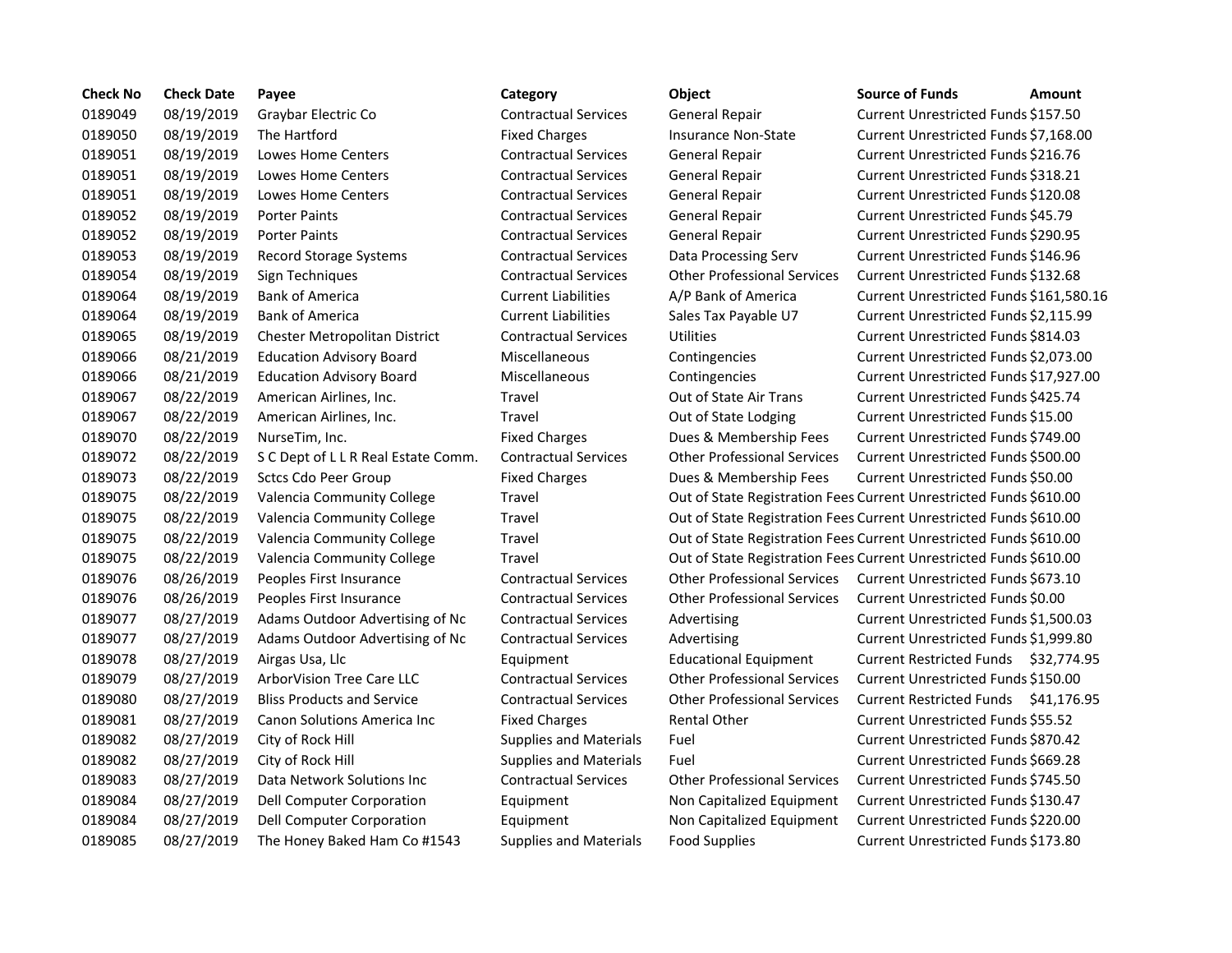| <b>Check No</b> | <b>Check Date</b> | Payee                                      | Category                                       | <b>Object</b>                      | <b>Source of Funds</b>                | <b>Amount</b> |
|-----------------|-------------------|--------------------------------------------|------------------------------------------------|------------------------------------|---------------------------------------|---------------|
| 0189085         | 08/27/2019        | The Honey Baked Ham Co #1543               | <b>Supplies and Materials</b>                  | <b>Food Supplies</b>               | Current Unrestricted Funds \$13.98    |               |
| 0189085         | 08/27/2019        | The Honey Baked Ham Co #1543               | <b>Supplies and Materials</b>                  | <b>Food Supplies</b>               | Current Unrestricted Funds \$10.00    |               |
| 0189086         | 08/27/2019        | IData Incorporated                         | <b>Contractual Services</b>                    | <b>Other Professional Services</b> | Current Unrestricted Funds \$405.00   |               |
| 0189087         | 08/27/2019        | <b>Interstate Towing and Recovery</b>      | <b>Contractual Services</b>                    | Motor Vehicle Repair               | Current Unrestricted Funds \$342.62   |               |
| 0189087         | 08/27/2019        | <b>Interstate Towing and Recovery</b>      | <b>Contractual Services</b>                    | Motor Vehicle Repair               | Current Unrestricted Funds \$228.11   |               |
| 0189088         | 08/27/2019        | McWaters Inc                               | <b>Supplies and Materials</b>                  | <b>Education Supplies</b>          | <b>Current Restricted Funds</b>       | \$7,996.00    |
| 0189088         | 08/27/2019        | <b>McWaters Inc</b>                        | <b>Supplies and Materials</b>                  | <b>Education Supplies</b>          | <b>Current Restricted Funds</b>       | \$2,354.40    |
| 0189088         | 08/27/2019        | <b>McWaters Inc</b>                        | <b>Supplies and Materials</b>                  | <b>Education Supplies</b>          | <b>Current Restricted Funds</b>       | \$4,900.00    |
| 0189088         | 08/27/2019        | <b>McWaters Inc</b>                        | <b>Supplies and Materials</b>                  | <b>Education Supplies</b>          | <b>Current Restricted Funds</b>       | $$-0.01$      |
| 0189089         | 08/27/2019        | Mid-Carolina Ahec, Inc.                    | <b>Contractual Services</b>                    | <b>Other Professional Services</b> | Current Unrestricted Funds \$35.00    |               |
| 0189090         | 08/27/2019        | Salesforce.org                             | <b>Contractual Services</b>                    | <b>Other Contractual Services</b>  | Current Unrestricted Funds \$2,977.56 |               |
| 0189091         | 08/27/2019        | Scannx                                     | <b>Contractual Services</b>                    | Data Processing Serv               | Current Unrestricted Funds \$750.00   |               |
| 0189091         | 08/27/2019        | Scannx                                     | <b>Contractual Services</b>                    | Data Processing Serv               | Current Unrestricted Funds \$199.00   |               |
| 0189092         | 08/27/2019        | Katherine R. Simpson                       | <b>Contractual Services</b>                    | <b>Other Professional Services</b> | Current Unrestricted Funds \$1,827.00 |               |
| 0189093         | 08/27/2019        | Snipes                                     | <b>Supplies and Materials</b>                  | Janitorial Supplies                | Current Unrestricted Funds \$158.36   |               |
| 0189094         | 08/27/2019        | Southeastern Paper Group, Inc              | <b>Supplies and Materials</b>                  | Janitorial Supplies                | Current Unrestricted Funds \$1,202.15 |               |
| 0189095         | 08/27/2019        | Staffmark                                  | <b>Contractual Services</b>                    | <b>Other Contractual Services</b>  | Current Unrestricted Funds \$482.90   |               |
| 0189095         | 08/27/2019        | Staffmark                                  | <b>Contractual Services</b>                    | <b>Other Contractual Services</b>  | Current Unrestricted Funds \$429.00   |               |
| 0189095         | 08/27/2019        | Staffmark                                  | <b>Contractual Services</b>                    | <b>Other Contractual Services</b>  | Current Unrestricted Funds \$858.00   |               |
| 0189095         | 08/27/2019        | Staffmark                                  | <b>Contractual Services</b>                    | <b>Other Contractual Services</b>  | Current Unrestricted Funds \$643.50   |               |
| 0189095         | 08/27/2019        | Staffmark                                  | <b>Contractual Services</b>                    | <b>Other Contractual Services</b>  | Current Unrestricted Funds \$543.40   |               |
| 0189096         | 08/27/2019        | Watson Tate Savory Architects Inc          | Permanent Improvements Reimbursables           |                                    | Unexpended Plant                      | \$673.83      |
| 0189096         | 08/27/2019        | Watson Tate Savory Architects Inc          | Permanent Improvements Fees, Arch, Eng & Other |                                    | Unexpended Plant                      | \$7,055.10    |
| 0189097         | 08/27/2019        | <b>West Group</b>                          | Equipment                                      | Library Books, Maps & Film         | Current Unrestricted Funds \$683.27   |               |
| 0189098         | 08/28/2019        | Barnes and Noble College Bookstore         | <b>Current Liabilities</b>                     | A/P Student Barnes & Noble         | Current Unrestricted Funds \$5,686.31 |               |
| 0189099         | 08/28/2019        | <b>Chester Rental Uniform</b>              | <b>Current Liabilities</b>                     | Uniform                            | Current Unrestricted Funds \$14.00    |               |
| 0189099         | 08/28/2019        | <b>Chester Rental Uniform</b>              | <b>Current Liabilities</b>                     | Uniform                            | Current Unrestricted Funds \$14.00    |               |
| 0189099         | 08/28/2019        | <b>Chester Rental Uniform</b>              | <b>Current Liabilities</b>                     | Uniform                            | Current Unrestricted Funds \$14.00    |               |
| 0189099         | 08/28/2019        | <b>Chester Rental Uniform</b>              | <b>Current Liabilities</b>                     | Uniform                            | Current Unrestricted Funds \$14.00    |               |
| 0189099         | 08/28/2019        | <b>Chester Rental Uniform</b>              | <b>Current Liabilities</b>                     | Uniform                            | Current Unrestricted Funds \$14.00    |               |
| 0189099         | 08/28/2019        | <b>Chester Rental Uniform</b>              | <b>Supplies and Materials</b>                  | <b>Clothing Supplies</b>           | Current Unrestricted Funds \$13.99    |               |
| 0189099         | 08/28/2019        | <b>Chester Rental Uniform</b>              | <b>Supplies and Materials</b>                  | <b>Clothing Supplies</b>           | Current Unrestricted Funds \$13.99    |               |
| 0189099         | 08/28/2019        | <b>Chester Rental Uniform</b>              | <b>Supplies and Materials</b>                  | <b>Clothing Supplies</b>           | Current Unrestricted Funds \$13.99    |               |
| 0189099         | 08/28/2019        | <b>Chester Rental Uniform</b>              | <b>Supplies and Materials</b>                  | <b>Clothing Supplies</b>           | Current Unrestricted Funds \$13.99    |               |
| 0189099         | 08/28/2019        | <b>Chester Rental Uniform</b>              | <b>Supplies and Materials</b>                  | <b>Clothing Supplies</b>           | Current Unrestricted Funds \$13.99    |               |
| 0189100         | 08/28/2019        | Government Finance Officers Assoc o Travel |                                                | In State Registration Fee          | Current Unrestricted Funds \$230.00   |               |
| 0189101         | 08/28/2019        | Otis D. Speight                            | <b>Contractual Services</b>                    | <b>Other Professional Services</b> | Current Unrestricted Funds \$500.00   |               |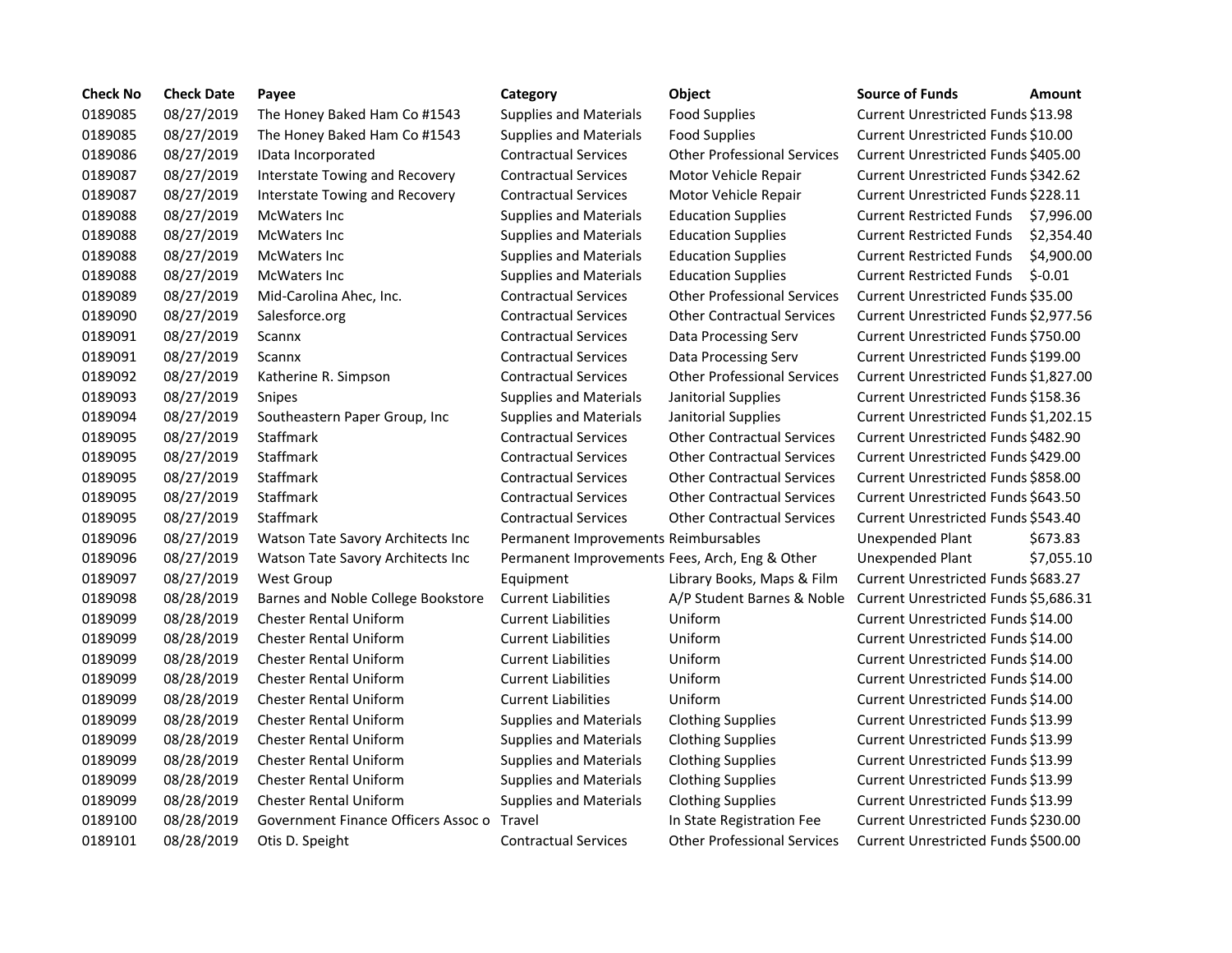| <b>Check No</b> | <b>Check Date</b> | Payee                             | Category                      | Object                                                             | <b>Source of Funds</b>                    | <b>Amount</b> |
|-----------------|-------------------|-----------------------------------|-------------------------------|--------------------------------------------------------------------|-------------------------------------------|---------------|
| 0189102         | 08/28/2019        | Petty Cash                        | <b>Supplies and Materials</b> | <b>Education Supplies</b>                                          | Current Unrestricted Funds \$136.74       |               |
| 0189102         | 08/28/2019        | Petty Cash                        | <b>Supplies and Materials</b> | <b>Food Supplies</b>                                               | Current Unrestricted Funds \$11.28        |               |
| 0189102         | 08/28/2019        | Petty Cash                        | <b>Supplies and Materials</b> | <b>Other Supplies</b>                                              | Current Unrestricted Funds \$20.87        |               |
| 0189102         | 08/28/2019        | Petty Cash                        | <b>Supplies and Materials</b> | <b>Food Supplies</b>                                               | Current Unrestricted Funds \$12.54        |               |
| 0189102         | 08/28/2019        | Petty Cash                        | <b>Supplies and Materials</b> | <b>Education Supplies</b>                                          | Current Unrestricted Funds \$13.71        |               |
| 0189102         | 08/28/2019        | Petty Cash                        | <b>Supplies and Materials</b> | <b>Education Supplies</b>                                          | Current Unrestricted Funds \$27.58        |               |
| 0189104         | 08/29/2019        | <b>Business Card</b>              | <b>Supplies and Materials</b> | <b>Food Supplies</b>                                               | Current Unrestricted Funds \$38.26        |               |
| 0189104         | 08/29/2019        | <b>Business Card</b>              | <b>Fixed Charges</b>          | Dues & Membership Fees                                             | Current Unrestricted Funds \$1,230.00     |               |
| 0189104         | 08/29/2019        | <b>Business Card</b>              | Travel                        | In State Lodging                                                   | Current Unrestricted Funds \$298.00       |               |
| 0189104         | 08/29/2019        | <b>Business Card</b>              | Travel                        | Out of State Air Trans                                             | Current Unrestricted Funds \$140.00       |               |
| 0189104         | 08/29/2019        | <b>Business Card</b>              | Travel                        | Out of State Registration Fees Current Unrestricted Funds \$610.00 |                                           |               |
| 0189104         | 08/29/2019        | <b>Business Card</b>              | Travel                        | Out of State Lodging                                               | Current Unrestricted Funds \$911.44       |               |
| 0189104         | 08/29/2019        | <b>Business Card</b>              | Travel                        | Out of State Lodging                                               | Current Unrestricted Funds \$678.00       |               |
| 0189104         | 08/29/2019        | <b>Business Card</b>              | <b>Travel</b>                 | In State Registration Fee                                          | Current Unrestricted Funds \$448.00       |               |
| 0189104         | 08/29/2019        | <b>Business Card</b>              | Travel                        | Out of State Lodging                                               | Current Unrestricted Funds \$223.70       |               |
| 0189104         | 08/29/2019        | <b>Business Card</b>              | <b>Supplies and Materials</b> | <b>Food Supplies</b>                                               | Current Unrestricted Funds \$219.43       |               |
| 0189104         | 08/29/2019        | <b>Business Card</b>              | Travel                        | Out of State Other Trans                                           | Current Unrestricted Funds \$141.80       |               |
| 0189105         | 08/30/2019        | applya Occupational Solutions LLC | <b>Contractual Services</b>   | <b>Other Professional Services</b>                                 | Current Unrestricted Funds \$57.20        |               |
| 0189106         | 08/30/2019        | <b>Business Card</b>              | Travel                        | Out of State Lodging                                               | Current Unrestricted Funds \$572.46       |               |
| 0189106         | 08/30/2019        | <b>Business Card</b>              | Travel                        | Out of State Other Trans                                           | Current Unrestricted Funds \$97.01        |               |
| 0189107         | 08/30/2019        | Fort Mill Rotary Club             | <b>Fixed Charges</b>          | Dues & Membership Fees                                             | Current Unrestricted Funds \$800.00       |               |
| E0008829        | 08/13/2019        | <b>YTC Employee</b>               | Travel                        | In State Priv Auto                                                 | Current Unrestricted Funds \$73.98        |               |
| E0008830        | 08/13/2019        | <b>YTC Employee</b>               | Travel                        | In State Priv Auto                                                 | Current Unrestricted Funds \$50.76        |               |
| E0008831        | 08/13/2019        | <b>YTC Employee</b>               | <b>Travel</b>                 | In State Priv Auto                                                 | Current Unrestricted Funds \$187.92       |               |
| E0008832        | 08/13/2019        | <b>YTC Employee</b>               | Travel                        | Out of State Priv Auto                                             | Current Unrestricted Funds \$16.74        |               |
| E0008833        | 08/13/2019        | <b>YTC Employee</b>               | Travel                        | In State Priv Auto                                                 | <b>Current Unrestricted Funds \$78.42</b> |               |
| E0008834        | 08/13/2019        | <b>YTC Employee</b>               | <b>Contractual Services</b>   | <b>Education &amp; Training Serv</b>                               | Current Unrestricted Funds \$2,000.00     |               |
| E0008835        | 08/13/2019        | <b>YTC Employee</b>               | Travel                        | In State Priv Auto                                                 | Current Unrestricted Funds \$209.52       |               |
| E0008836        | 08/13/2019        | <b>YTC Employee</b>               | Travel                        | In State Priv Auto                                                 | Current Unrestricted Funds \$32.40        |               |
| E0008837        | 08/13/2019        | <b>YTC Employee</b>               | Travel                        | In State Priv Auto                                                 | Current Unrestricted Funds \$76.68        |               |
| E0008838        | 08/13/2019        | <b>YTC Employee</b>               | Travel                        | Out of State Priv Auto                                             | Current Unrestricted Funds \$29.16        |               |
| E0008839        | 08/13/2019        | <b>YTC Employee</b>               | Travel                        | Out of State Priv Auto                                             | Current Unrestricted Funds \$16.74        |               |
| E0008840        | 08/13/2019        | <b>YTC Employee</b>               | Travel                        | In State Priv Auto                                                 | Current Unrestricted Funds \$64.80        |               |
| E0008841        | 08/13/2019        | <b>YTC Employee</b>               | Travel                        | In State Lodging                                                   | Current Unrestricted Funds \$26.90        |               |
| E0008841        | 08/13/2019        | <b>YTC Employee</b>               | Travel                        | In State Misc Travel Exp                                           | Current Unrestricted Funds \$10.00        |               |
| E0008841        | 08/13/2019        | <b>YTC Employee</b>               | Travel                        | In State Meals                                                     | Current Unrestricted Funds \$12.50        |               |
| E0008841        | 08/13/2019        | <b>YTC Employee</b>               | Travel                        | In State Priv Auto                                                 | Current Unrestricted Funds \$140.65       |               |